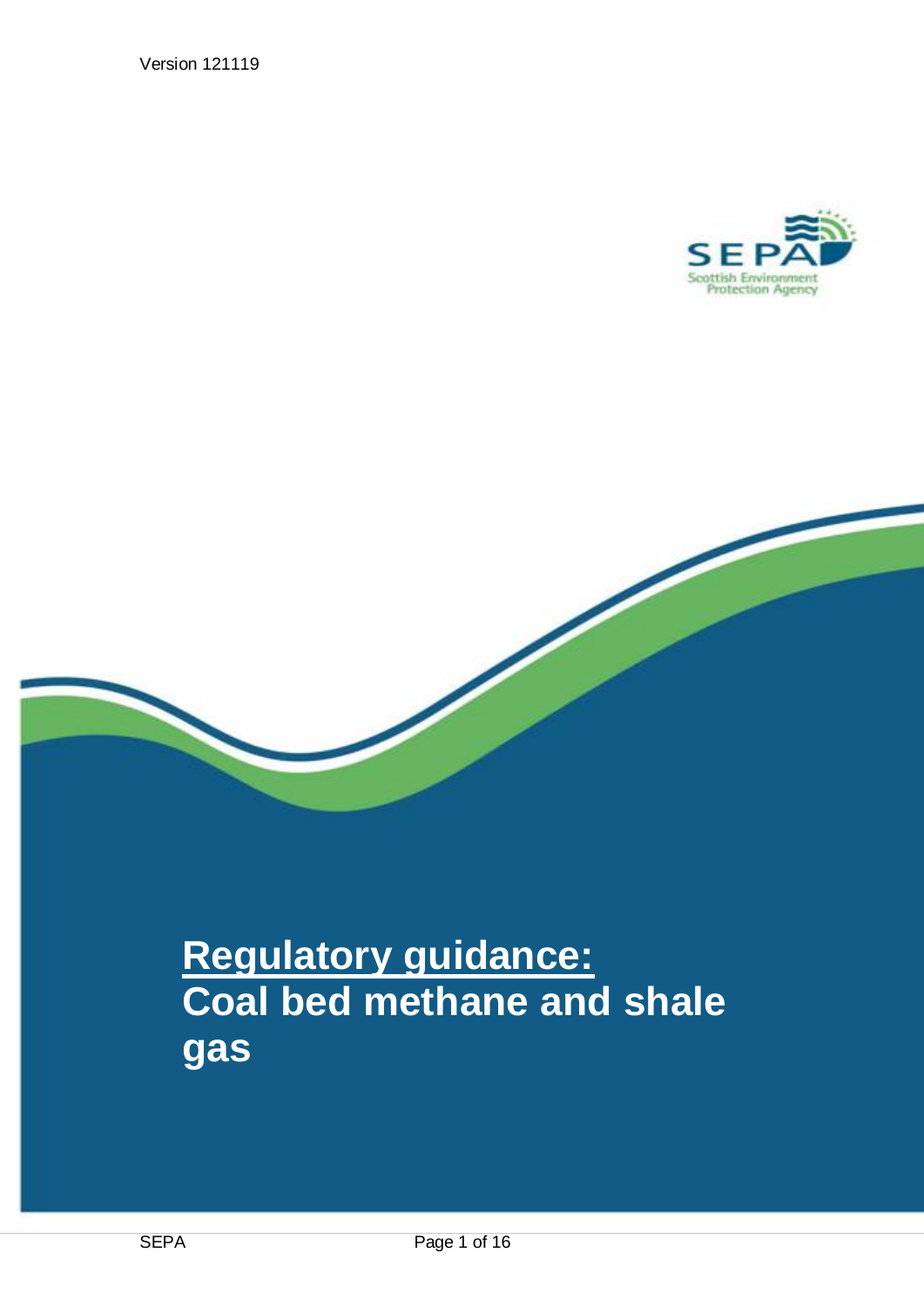# **CONTENT TABLE**

|                                                                                                        | Page           |
|--------------------------------------------------------------------------------------------------------|----------------|
|                                                                                                        | number         |
| <b>Introduction</b>                                                                                    | 3              |
|                                                                                                        |                |
| Coal bed methane and shale gas explained                                                               | $\overline{4}$ |
| <b>Fracturing</b>                                                                                      | $\overline{4}$ |
| <b>Boreholes</b>                                                                                       | 6              |
| Possible environmental impacts                                                                         | 8              |
| Regulation of coal bed methane and shale gas operations                                                | 9              |
| Details of our regulatory role:                                                                        | 10             |
| <b>The Water Environment (Controlled Activities)</b><br>(Scotland) Regulations 2011 (CAR) <sup>1</sup> | 10             |
|                                                                                                        |                |
| Pollution Prevention Control (PPC) <sup>2</sup><br>$\bullet$                                           | 15             |
| <b>The Control of Major Accident Hazards Regulations</b><br>1999 (COMAH) $3$                           | 13             |
| Planning                                                                                               | 13             |
| <b>Environmental Impact Assessment Directive (EIA)<sup>4</sup></b>                                     | 14             |
| <b>Environmental Liability (Scotland) Regulations 2009</b><br>$\bullet$<br>(ELR) <sup>5</sup>          | 14             |
| The Management of Extractive Waste (Scotland)<br>Regulations 2010 <sup>6</sup>                         | 14             |
| <b>Waste Management Licensing Regulations</b> <sup>7</sup>                                             | 15             |
| <b>NORM Radioactive Substances</b>                                                                     | 15             |

# **Available for download at:**

**http://www.sepa.org.uk/customer\_information/energy\_industry.aspx**

 1 http://www.legislation.gov.uk/ssi/2011/209/contents/made 2 http://www.legislation.gov.uk/ssi/2000/323/contents/made

<sup>&</sup>lt;sup>3</sup> http://www.legislation.gov.uk/uksi/1999/743/contents/made<br><sup>4</sup> http://eur-lex.europa.eu/LexUriServ/LexUriServ.do?uri=OJ:L:2012:026:0001:0021:EN:PDF

<sup>5</sup> http://www.legislation.gov.uk/ssi/2009/266/contents/made

<sup>&</sup>lt;sup>6</sup> http://www.legislation.gov.uk/ssi/2010/60/contents/made<br><sup>7</sup> http://www.legislation.gov.uk/ssi/2011/228/contents/made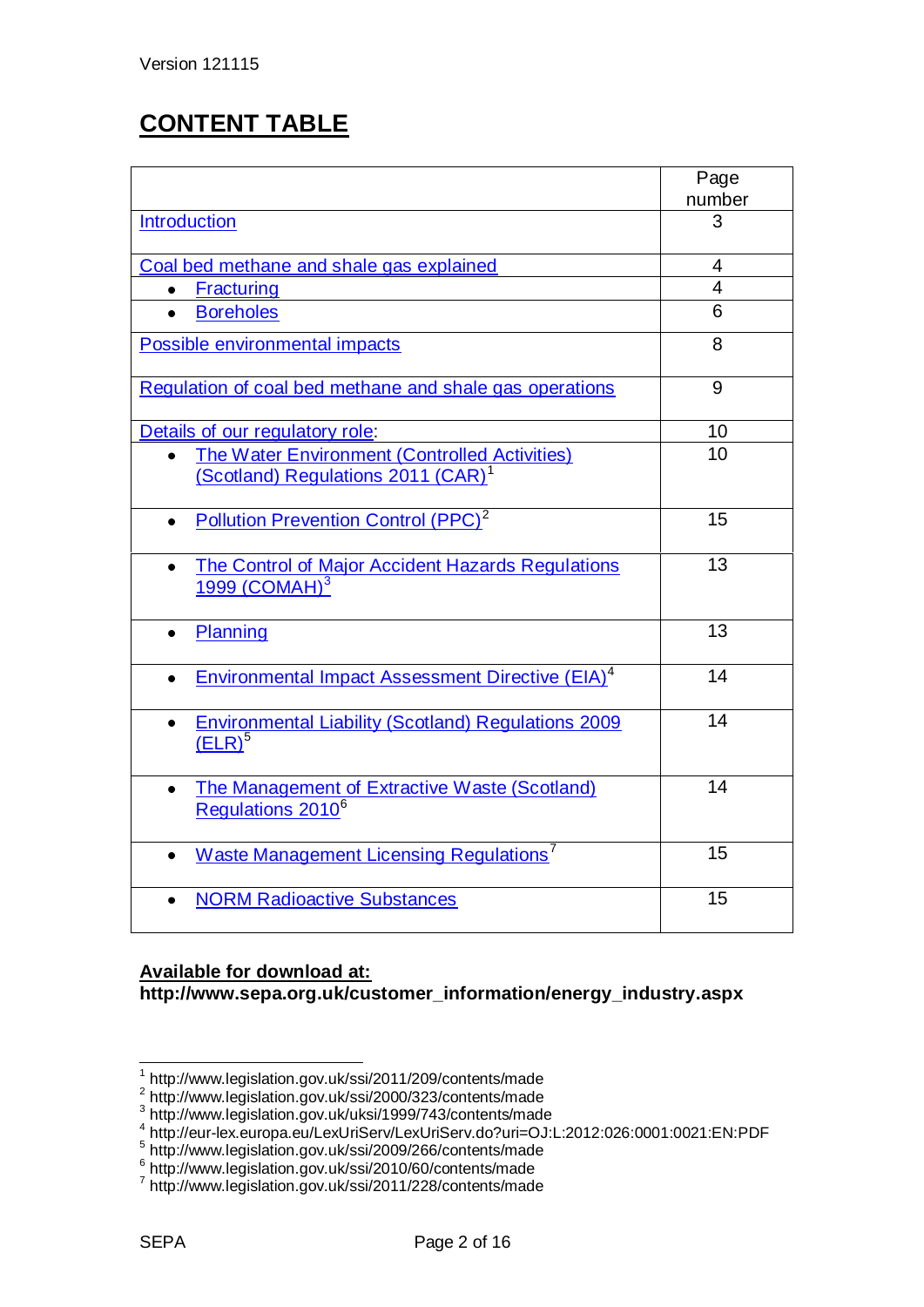# **Regulatory guidance on coal bed methane and shale gas**

## <span id="page-2-0"></span>**Introduction**

- 1. This regulatory guidance deals with shale gas and coal bed methane which are types of 'unconventional gas'.
- 2. We support the Scottish Government"s energy policy to establish a diverse and balanced energy portfolio to provide Scotland with secure and affordable heat and electricity for decades to come. A diverse range of sources in Scotland's energy portfolio will make our energy system more resilient.
- 3. Along with other regulatory bodies we have a wide range of regulatory tools that can be used to effectively control and mitigate the environmental impacts that may be caused by unconventional gas activities.
- 4. We currently believe that these regulatory tools provide a high level of protection to the environment. Should further evidence demonstrate that this is not the case and more protection is required, we will support the Scottish Government in bringing forward further measures.
- 5. Our belief in there being a high level of protection is supported by the results of a recent report<sup>8</sup> commissioned by the European Commission which concluded that the EU regulatory framework was sufficiently flexible to be adjusted to the specific requirements of unconventional gas operations. This does not preclude the possibility that additional legislation may be brought forward if gaps in existing legislation become apparent.
- 6. Under the Climate Change (Scotland) Act 2009 we have a duty to consider how Scotland can reduce the greenhouse gas emissions from regulated industry and businesses.

<sup>&</sup>lt;sup>8</sup> Philippe and Partners, Final Report On Unconventional Gas In Europe, 2011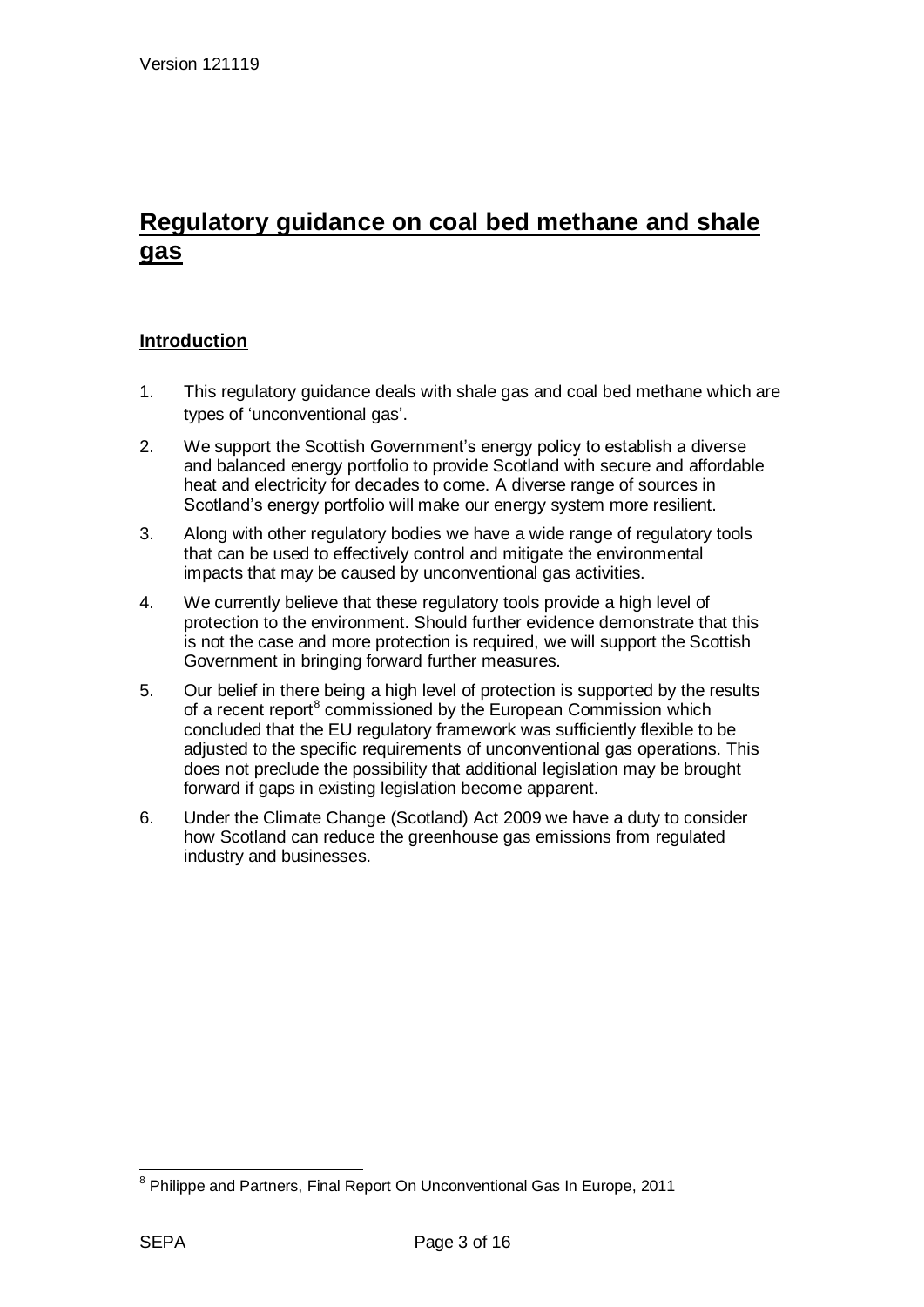## <span id="page-3-0"></span>**Coal bed methane and shale gas extraction summarised**

- 7. Conventional gas deposits are contained in porous reservoirs (often limestone or sandstone) which have interconnected spaces. These interconnected pore spaces give rise to permeability that allows the gas to flow freely within the rock and through well boreholes. These reservoirs may be many miles from the organic material that was the original source of the gas.
- 8. Conversely, unconventional gas deposits are contained in reservoirs of lower permeability which may require different technology or investment for economic recovery. Unconventional gas deposits are often also the source of the gas.
- 9. Shale gas and coal bed methane deposits contain organic rich source rock in which the gas is held within fractures, pore spaces, and adsorbed on to organic material in the strata. Operations to extract the gas involve drilling boreholes, often to considerable depth (e.g. 1000m compared with boreholes drilled for drinking water which are generally less than 100m deep) and in some cases horizontally as illustrated in Figure 1 below.
- 10. In strata of low permeability, recovery of gas may be impossible if the rock has very low fracture density. Sometimes extending the borehole horizontally within the strata provides a sufficient surface area for economic rates of gas recovery but, where this does not work, hydraulic fracturing (often referred to as hydrofraccing or simply fracking) may be undertaken to increase the permeability and enhance the rate of gas release.

# <span id="page-3-1"></span>*Fracturing*

11. Fracturing may entail injecting a gas, fluid or foam into the well/borehole at high pressure to create and propagate fractures in the surrounding rock formation. These fractures may be only a few micrometres in width and usually limited in

length to a few tens of metres. In some cases (particularly in coal) the natural fracture density is sufficient for the release of adequate amounts of gas and fracturing is not necessary.

- 12. In shale, the injected fracturing fluid is mainly water based with small quantities of sand or similar particulate matter used to prop open the fractures. This method also uses a very small concentration of a mixture of chemicals that help keep the proppant in suspension and increase the lubricating properties of the fluid.
- 13. In coal, the fracturing fluid may consist of a similar fluid to that used for shale fracturing. Alternatively a foaming agent created from much smaller quantities of water or an inert gas such as nitrogen could be used. The foam will also contain a proppant. Irrespective of the technique, fracturing for coal bed methane is less aggressive than for shale gas as lower pressures are needed.

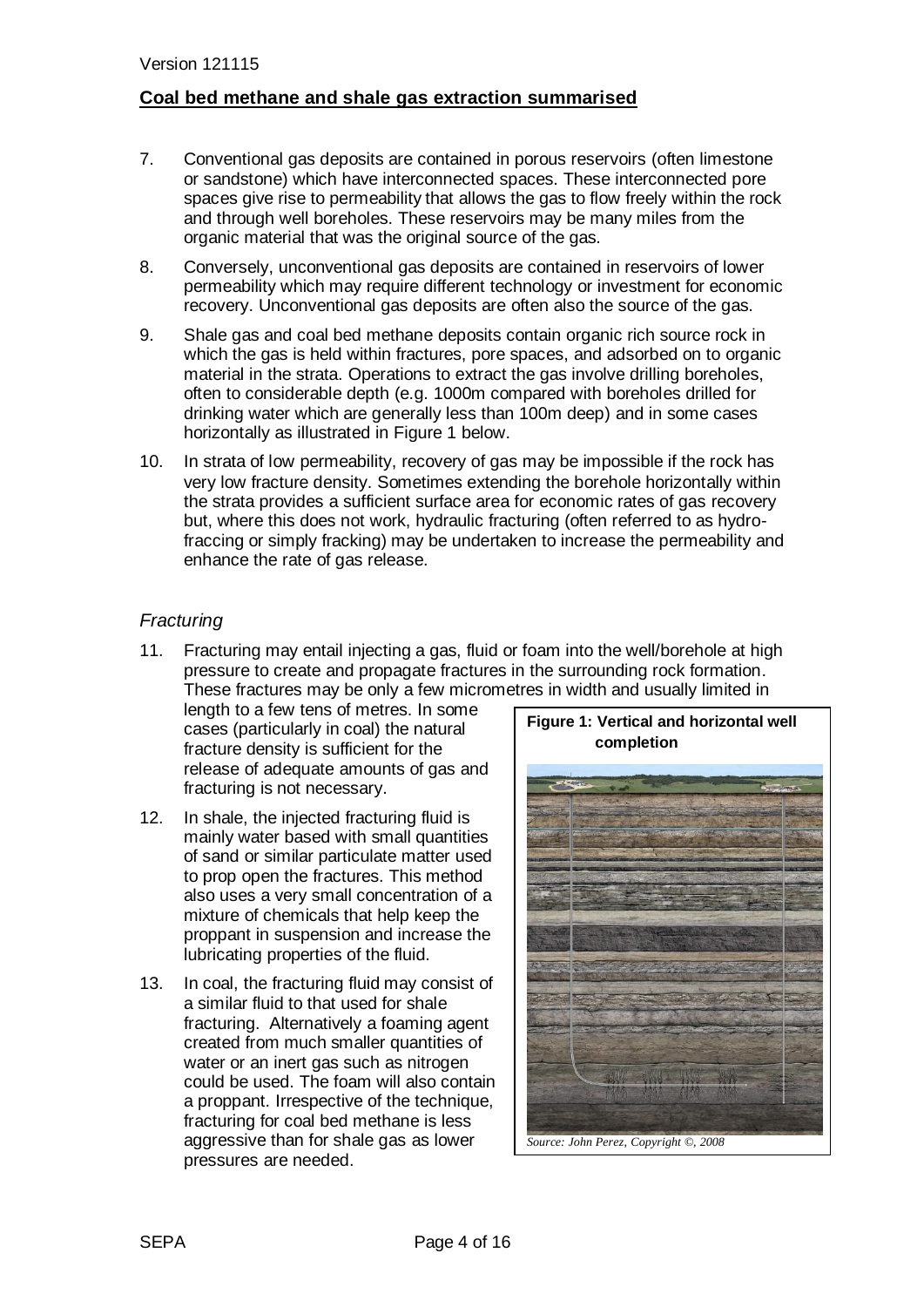14. Figure 2 illustrates the maximum fracture length compared to typical aquifer thickness of the Woodford shales in the United States of America. This shows that the created hydraulic fractures remain within the planned range, even in the presence of faults.



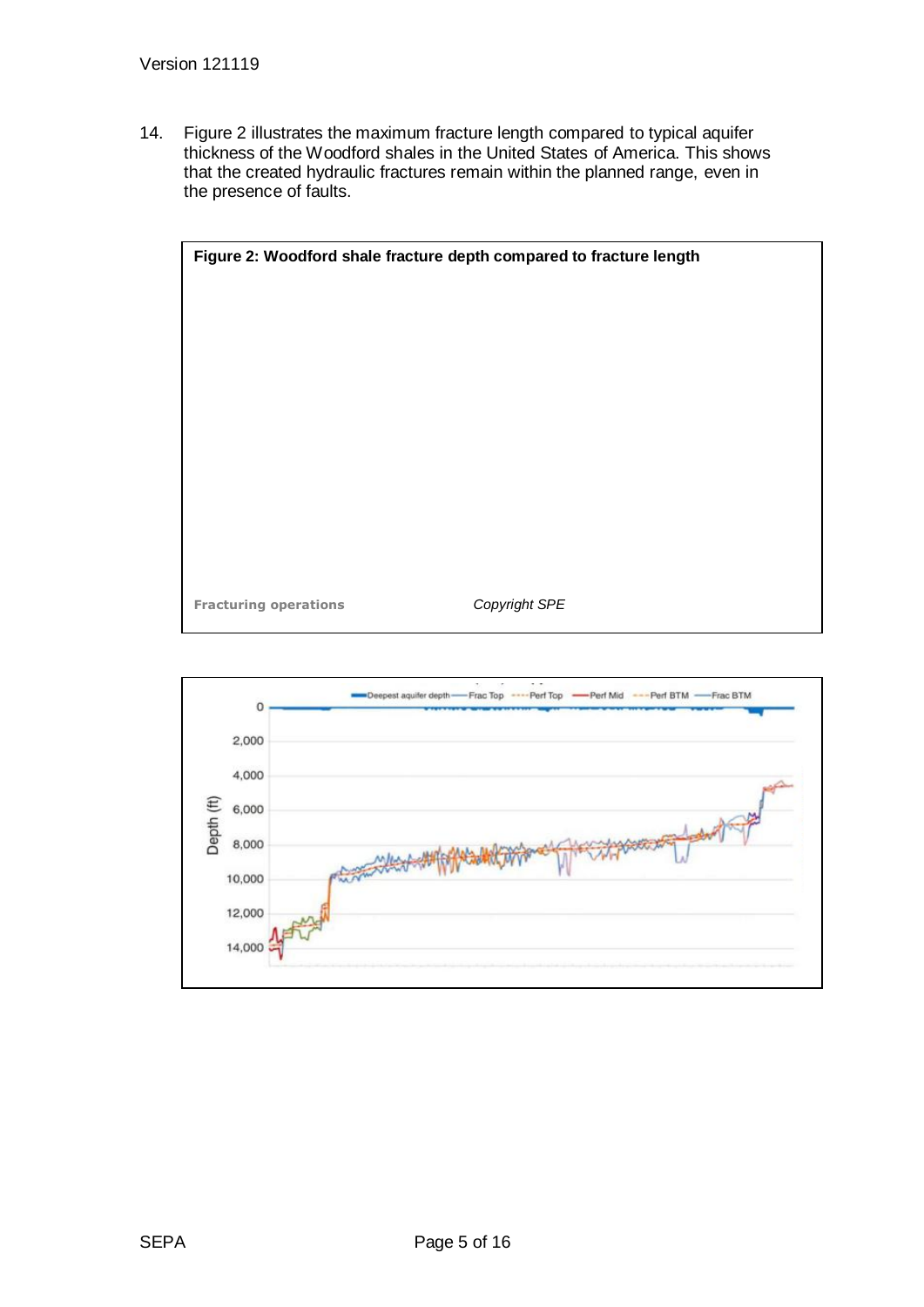- 15. Following the release of an injection of pressure, some of the injected fluid returns upwards from the borehole to the surface. Initial recovery rates of this "flow back" water can vary between 20% and 80%. Subsequently a mixture of groundwater and the remaining fluid is abstracted to facilitate the release of gas. Injection may be repeated several times.
- 16. In addition to the added chemicals, the abstracted flow-back water typically contains naturally occurring substances such as bicarbonates, sulphates, and [chlorides](http://en.wikipedia.org/wiki/Chloride) of sodium and potassium and radionuclides.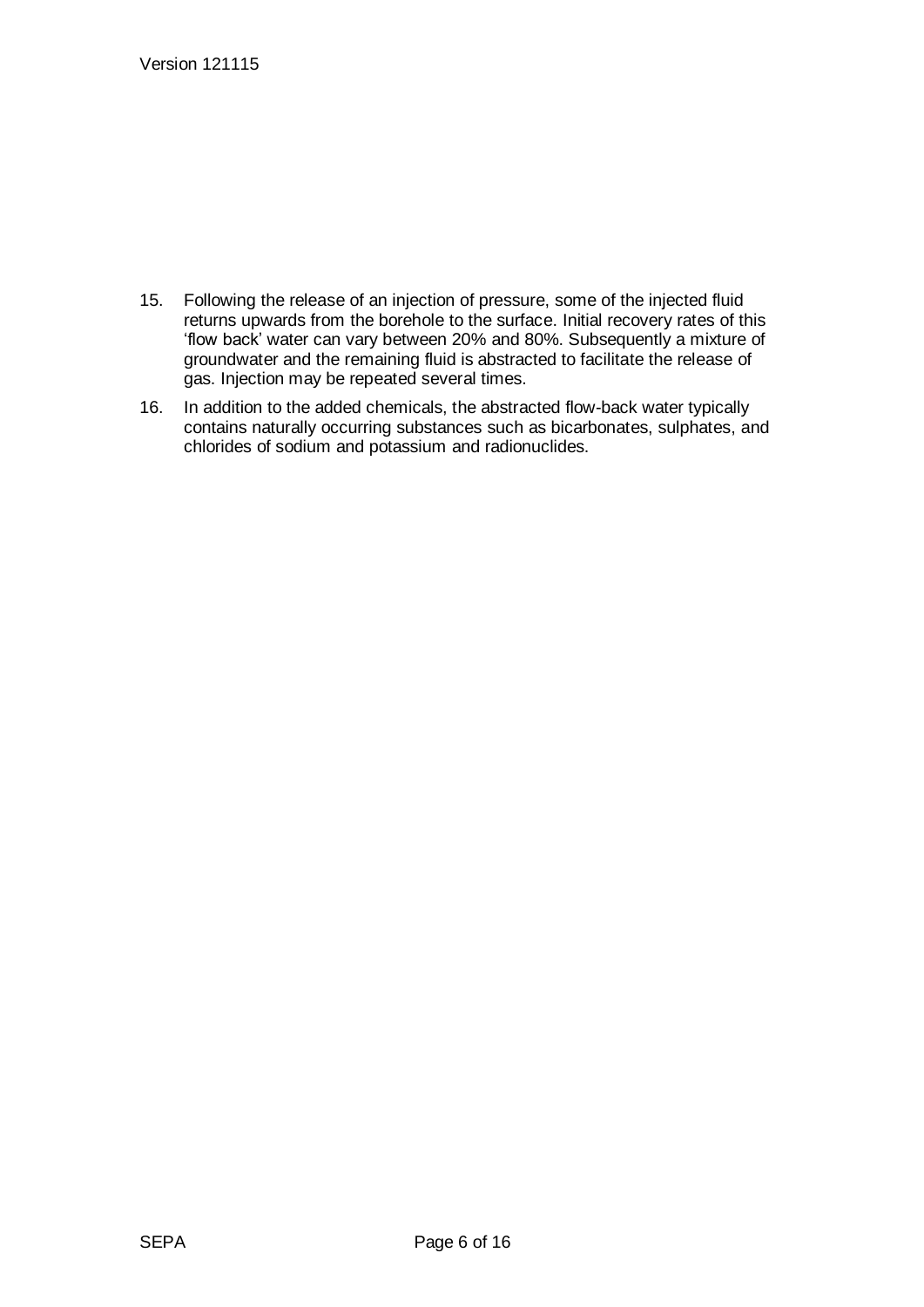## <span id="page-6-0"></span>*Boreholes*

17. Borehole construction is particularly important to prevent the release of fugitive emissions or cross contamination of groundwater of different quality (salinity invariably increases with depth from the surface). Correct construction methods also prevents leakage of fracturing fluid, flow-back water, or gas, any of which could pollute water supplies. Figure 3 illustrates a typical borehole construction.





18. Development of a gas field usually involves drilling a series of boreholes from a single well site (well pad). The wells are normally drilled vertically then horizontally from the well pad so that they radiate out to draw gas from a wide area. There may be a number of well pads within a field. Surface expression of each well pad is often restricted to wellheads and collection and distribution pipework.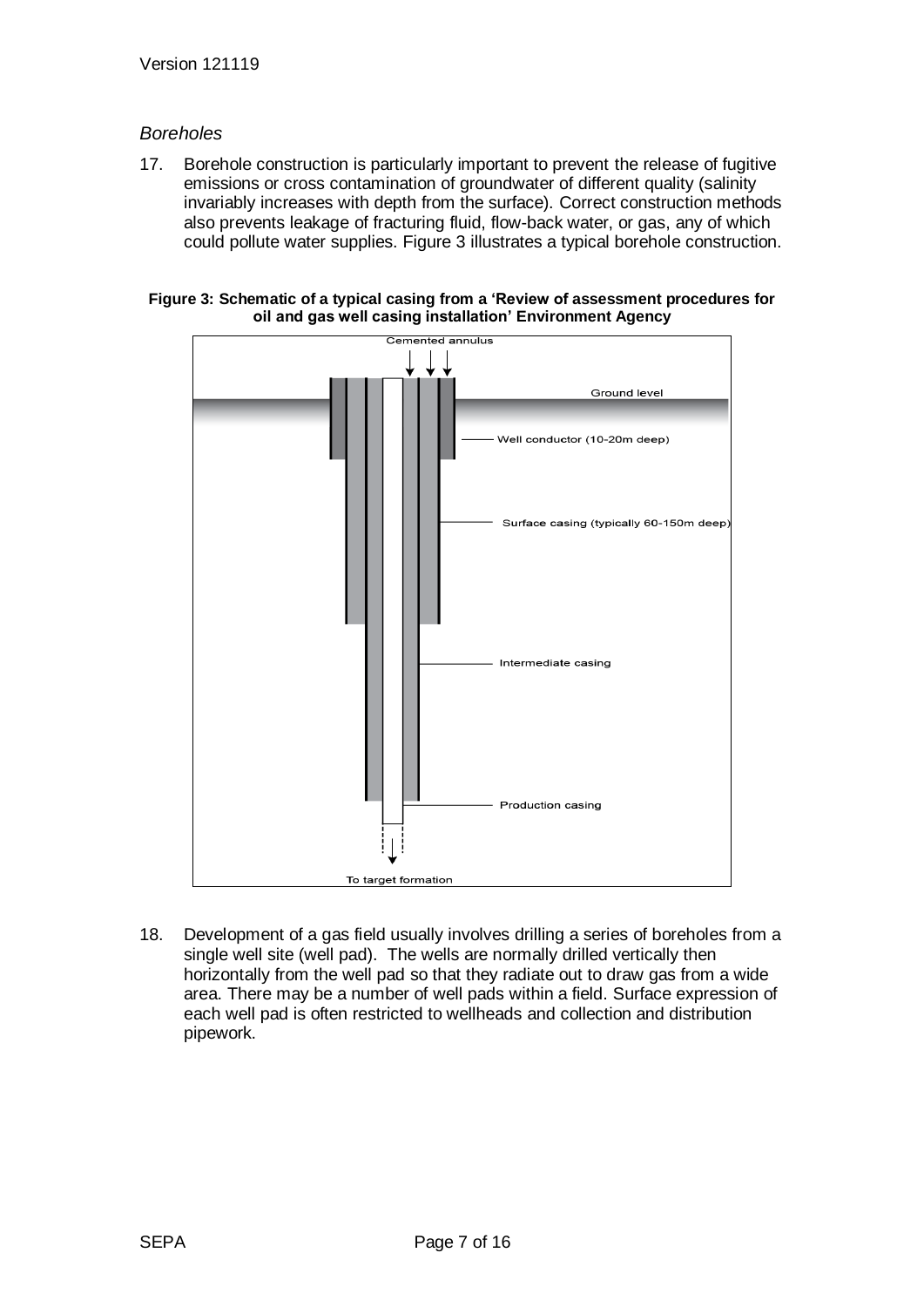- 19. If possible operators prefer to transmit the gas directly into local infrastructure (e.g. gas pipelines) following any necessary treatment and/or pressurisation. However this may not always be possible and on-site purification and compression might be required. Additionally sometimes gas is used to generate electricity at a local site.
- 20. Figure 4 illustrates a typical field installation where there are four well pads in which the wells/boreholes have been drilled to exploit 6 drainage areas.

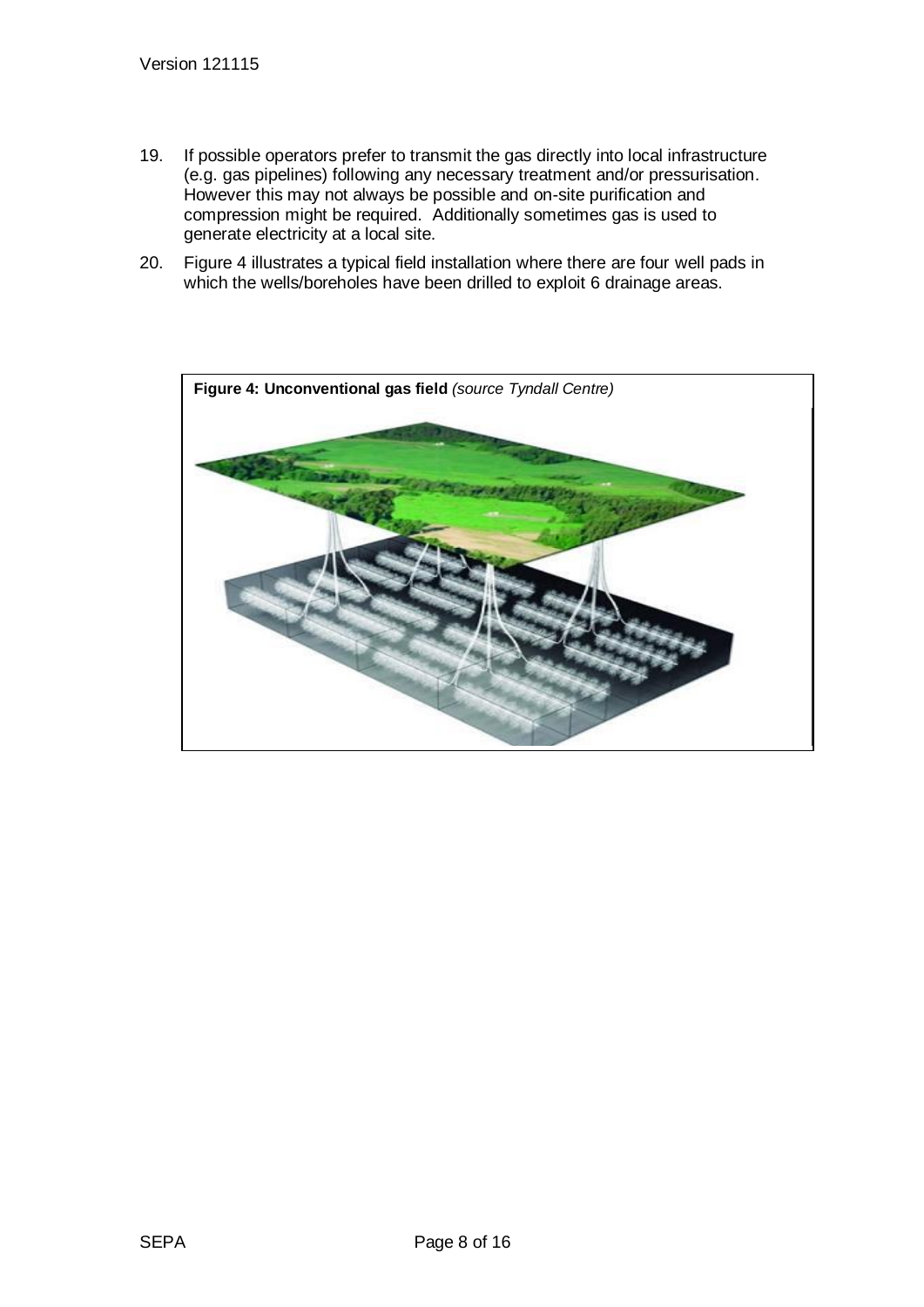# <span id="page-8-0"></span>**Possible environmental impacts**

- 21. A number of potential direct and indirect environmental impacts have been identified as being associated with unconventional gas exploration and production. These include:
	- possible adverse effects on the water environment arising from drilling and fracturing operations;
	- possible increased seismic activity during fracturing operations;
	- potential increased greenhouse gas emissions from fugitive releases.

Some of these impacts may also be associated with conventional gas activities.

In addition, the use of unconventional gas could lead to delays in the programme to convert to renewable energy sources causing a delay in the reduction of greenhouse gas releases and the decarbonisation of the energy sector. However, it could also reduce  $CO<sub>2</sub>$  emissions if natural gas displaces coal.

- 22. Water environment impacts associated with operations may include:
	- cross contamination of aquifers due to poor borehole construction;
	- pollution from an unexpected release of gas or fracturing fluid into other parts of the water environment;
	- pollution from the uncontrolled disposal of liquid or solid waste containing potentially polluting substances;
	- abstraction of uncontrolled quantities of water which could lead to an unacceptable impact on the water environment.
- 23. There is evidence that fracturing can induce low magnitude seismic events. A recent report produced for the Department of Energy and Climate Change (DECC)<sup>9</sup> concluded that the events recorded at Preese Hall in Lancashire were directly connected to the fracturing operations. The report also suggested a series of measures that could be introduced by the operator to minimise the likelihood of events of a magnitude sufficient to cause damage.
- 24. Methane is a more potent greenhouse gas than carbon dioxide. There is a lack of real field data in this area and more research is required, however it has been reported that fugitive releases of methane during shale gas operations is higher than those of conventional gas but less that from coal<sup>10</sup>. However, others have questioned the validity of the data used to justify this position<sup>11</sup> until this dispute is resolved by collection and analysis of actual data we will remain neutral but will require operators to make full use of technologies that capture the gas prior to escape in order to reduce methane emission to air. We are also considering the need for monitoring.

<sup>&</sup>lt;sup>9</sup> Preese Hall Shale Gas Fracturing Review & Recommendations For Induced Seismic Mitigation; Green, C. A., Styles, P., and Baptie, B. J., DECC, 2012

 $10$  Climate impact of potential shale gas production in the EU Report for European Commission DG CLIMA AEA/R/ED57412 Date 30/07/2012

 $11$  A commentary on 'The greenhouse-gas footprint of natural gas in shale formations' by R.W. Howarth, R. Santoro, and Anthony Ingraffea; Cathles, L. M. III, Larry Brown L., Taam M., Hunter A., 2011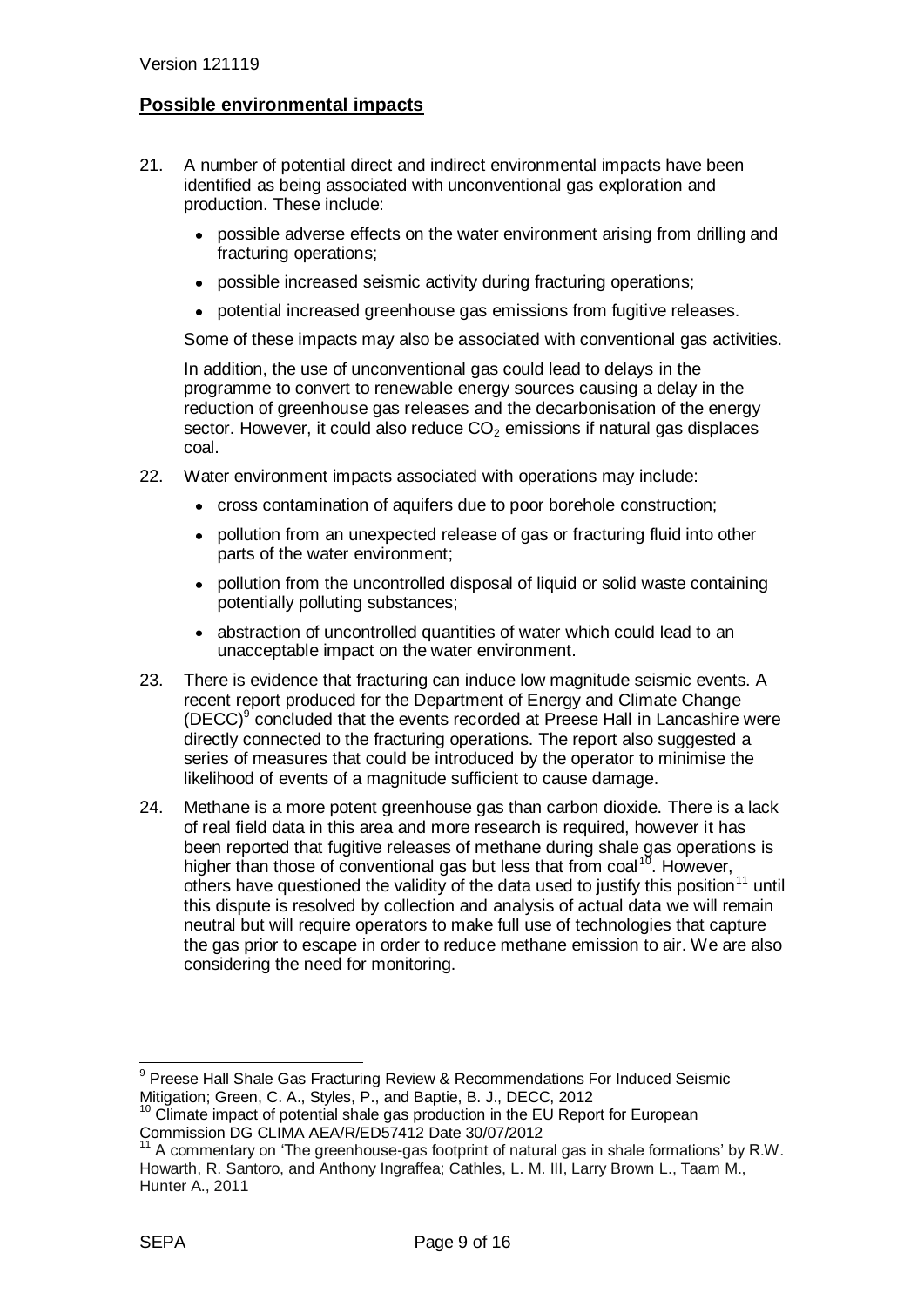## <span id="page-9-0"></span>**Regulation of coal bed methane and shale gas operations**

- 25. As well as SEPA there are a number of regulators involved in the control of these operations:
	- The Department of Energy and Climate Change (DECC) is responsible for issuing a petroleum licence (PEDL). This licence confers exclusivity in a defined area as against other exploration companies, but does not confer any exemption from other legal/regulatory requirements. In particular a licensee needs the consent of the landowner(s) and planning permission for any operations on land. Information about DECC onshore activities can be found on the **DECC website** <sup>12</sup>.
	- The Local Planning Authority is responsible for granting planning  $\bullet$ permission (under the Town and Country Planning (Scotland) Act 1997) for surface works associated with borehole construction, fracturing operations and wellhead development. Operators may need to submit an environmental impact assessment and a waste management plan with their application. SEPA is a statutory consultee to planning applications.
	- The Health and Safety Executive (HSE) The Borehole Sites and Operations Regulations 1995 place a duty on operators of petroleum borehole sites to ensure that no operations which would make a significant alteration to the well or involve a risk of accidental release of fluids from the well are carried out unless they have notified the HSE at least 21 days in advance, according to the requirements of the regulations which are available on **[The HSE](http://www.hse.gov.uk/pubns/books/l72.htm) website**<sup>13</sup>. The HSE will serve an improvement notice requiring modifications to the plan if they are not satisfied with the well design and changes must be made before drilling operations can commence.
	- The Coal Authority any activity which intersects, disturbs or enters coal seams requires prior written authorisation from the Coal Authority. More information is available on their **website**<sup>14</sup>.
- 26. The sequence of permissioning is shown in the Figure 5. The arrows show the way an application for permission to explore for coal bed methane or shale gas resources would be examined by all the agencies involved in a sequential way, e.g. an operator would always seek a PEDL before applying to the local authority for planning permission to construct a borehole.

<sup>&</sup>lt;sup>12</sup> <http://og.decc.gov.uk/en/olgs/cms/explorationpro/onshore/onshore.aspx>

[www.hse.gov.uk/pubns/books/l72.htm](http://www.hse.gov.uk/pubns/books/l72.htm)

[www.coal.gov.uk/services/licensing/modeldocuments.cfm](http://www.coal.gov.uk/services/licensing/modeldocuments.cfm)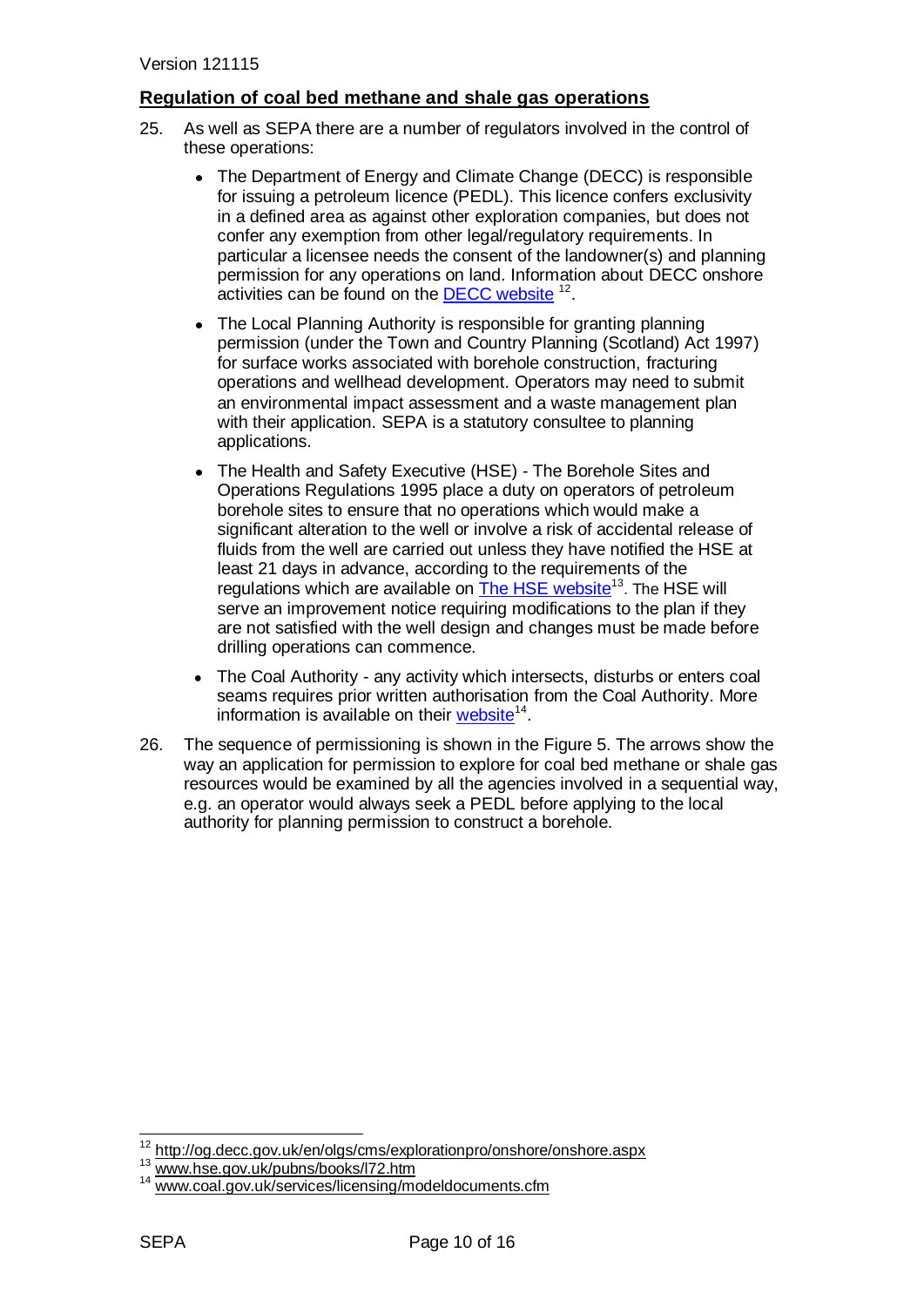

# <span id="page-10-0"></span>**Details of our regulatory role**

<span id="page-10-1"></span>*The Water Environment (Controlled Activities) (Scotland) Regulations 2011 (CAR)*

- 27. Article 11 3(j) of the Water Framework Directive (WFD) in conjunction with Article 6 of the groundwater daughter directive (Directive 2006/118/EC) provide a framework of regulations for adequately protecting groundwater. We control the impacts on groundwater through CAR. As coal bed methane and shale gas operations can have an adverse impact on the water environment (particularly groundwater) they are subject to controls under CAR.
- 28. Due to the potential impacts from coal bed methane and shale gas exploration and extraction activities, operators are advised to contact us at the earliest opportunity to discuss their plans.
- 29. We do not have a remit to regulate the fracturing of rock, and as such we do not issue licences for fracturing. Our role is in relation to controlling the impacts on the water environment from the physical exploration and extraction of unconventional gas resources (shale gas and coal bed methane).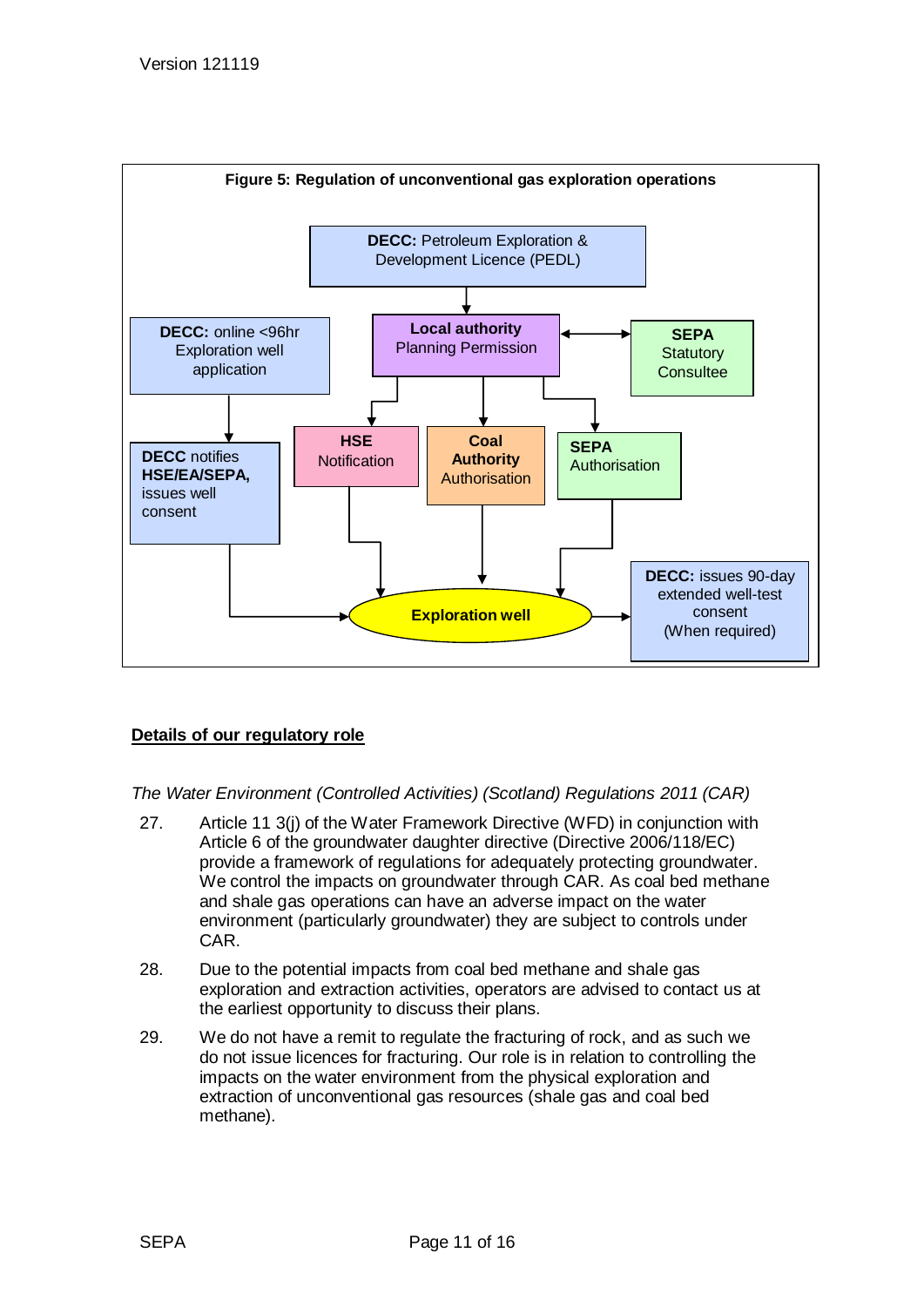#### Version 121115

- 30. As noted above, we control impacts on the water environment and other water users using CAR. The following activities, associated with coal bed methane and shale gas exploration and extraction fall within the CAR regulatory regime:
	- **Borehole construction:** An application for a CAR complex licence<sup>15</sup> will be required to allow a deep borehole (>200m) to be constructed and condition any maintenance or monitoring required to ensure that the borehole does not result in contamination of groundwater. Once the borehole has been decommissioned to our satisfaction, the licence can be surrendered.
	- **Injection of fracturing fluid:** An application for authorisation for injection should be submitted to us. We will require monitoring of groundwater as a condition of authorisation.
	- **Abstraction of water for injection purposes:** Where water is abstracted from the water environment to be used for example during fracturing, an application for authorisation must be submitted to us, unless the abstraction falls within the scope of Activities 2 or 4 of Schedule 3 of CAR<sup>16</sup> (and therefore authorised by General Binding Rules (GBRs)). Where the water intended for fracturing is supplied by a water provider who abstracts that water from the water environment and the abstraction is not authorised via a GBR, the supplier must hold an appropriate SEPA authorisation.
	- **Abstraction of flow-back water:** Where flow-back water and/or groundwater are abstracted from the borehole, an application for authorisation should be submitted to us, unless the activity falls under Activities 2 or 4 of Schedule 3 of CAR and the abstraction meets all the General Binding Rules for that activity.
	- **Management of abstracted fluids:** Discharges that are likely to have an impact on the water environment require prior authorisation under CAR. Re-injection of flow-back water is not capable of authorisation under CAR; flow-back water is classed as extractive waste and is regulated by the local authority through planning controls and the Extractive Waste Regulations.
- 31. Operators must submit a risk assessment and/or details of the borehole construction to us with their application for CAR authorisation to show that any adverse effects on the water environment or other water users will not be significant. The submission should include any mitigation measures that will be used to reduce adverse effects. Any authorisation granted will specify conditions to limit impacts and may also require a monitoring plan to be developed and agreed with SEPA and implemented by the operator.
- 32. Operators must provide details of all of the chemical additives contained in drilling and fracturing fluids. We can use this information in our examination of any application for injection, to ensure the substances involved are of a type and at a concentration that will not cause pollution of the water environment. The injection must also meet the appropriate WFD exemption. Operators have the right to claim that information contained

-

<sup>15</sup> This change will come into affect for any boreholes which drills to or below a depth of 200m from the  $1<sup>st</sup>$  April 2013

<sup>16</sup> http://www.legislation.gov.uk/ssi/2011/209/schedule/3/made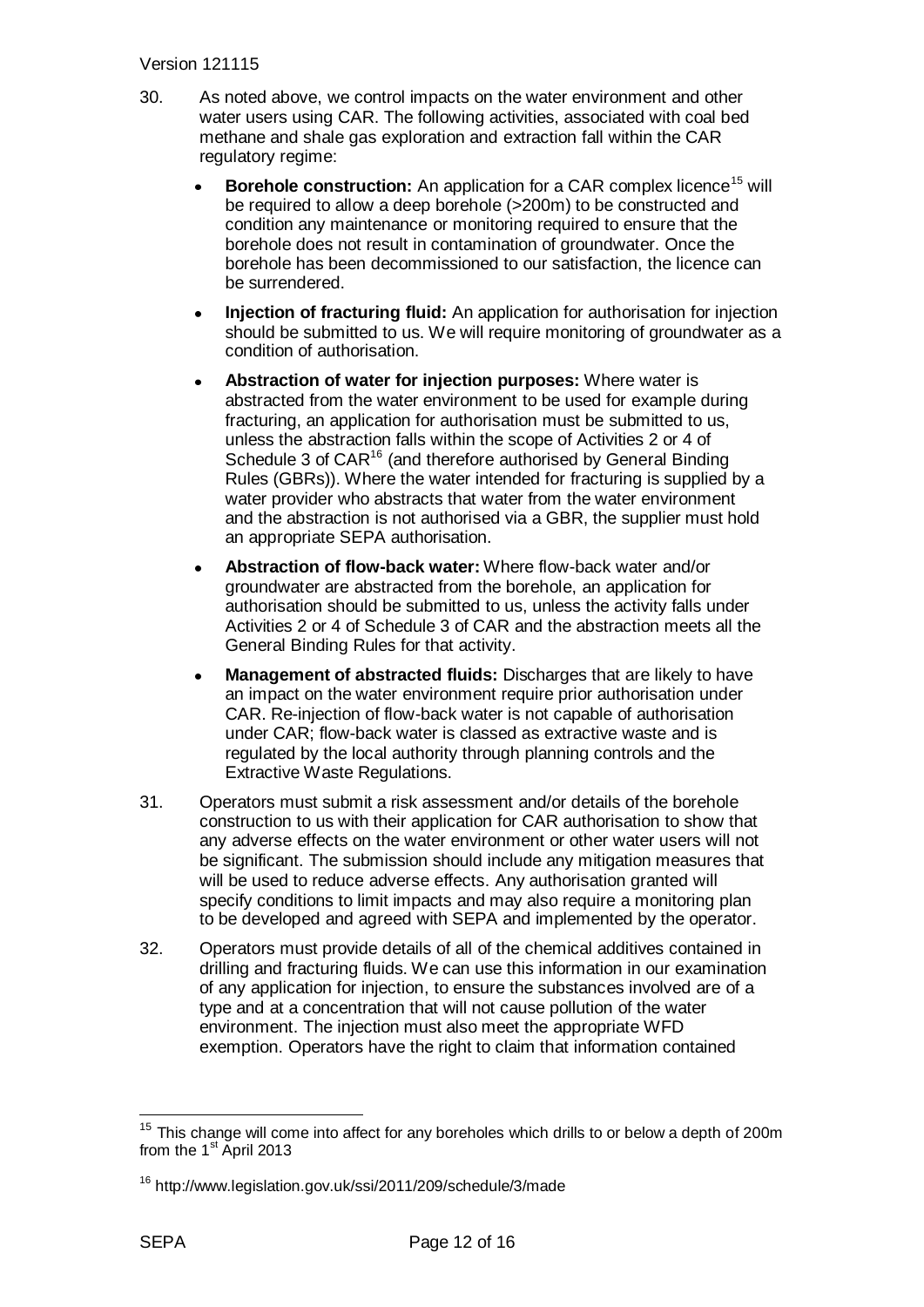within or attached to an application is commercially confidential. Further information is provided in the [CAR Licence Applicant Guidance](http://www.sepa.org.uk/system_pages/idoc.ashx?docid=e095ae96-9407-451f-a608-8b0441d4d5f5&version=-1)<sup>17</sup>.

- 33. We will assess whether audit monitoring will be required based on the environmental risk assessment of the potential environmental impact of the activity. Where monitoring indicates that pollution of the water environment is occurring or has occurred as a result of any activity authorised by CAR, we will take action under CAR to stop any activity, prevent further impacts and remediate those that have happened.
- 34. Advertising and consultation of any application will take place in accordance with our guidance WAT-RM-20: [Advertising and Consultation.](http://www.sepa.org.uk/water/water_regulation/guidance/idoc.ashx?docid=0a4c6b0d-b89c-4339-a2b7-2750ae2ef652&version=-1)
- 35. The activities may be included in a multiple water use licence and may be authorised at different levels e.g. borehole construction a complex licence, abstraction a simple licence etc.

## <span id="page-12-0"></span>*Pollution Prevention and Control (PPC)*

- 36. We also have regulatory powers under  $PPC<sup>18</sup>$  for certain activities, such as those involving refining of gas, gasification or other heat treatments, combustion, or disposal of solid and liquid wastes.
- 37. The PPC regulations are designed to control emissions to the environment from certain specified activities. If any of the following processing steps are necessary to satisfy statutory and contractual specifications, an application for a PPC permit will possibly need to be submitted and early engagement with ourselves is encouraged:
	- Removal of the treatment chemicals or well contaminants from the extracted gas:
		- gases, e.g. hydrogen sulphide, sour/acid gas, CO2, mercaptens etc;
		- water;
		- solids (sands, clay, potentially scale-like carbonates and sulphates, mercury etc);
		- treatment chemicals added at well head.
	- Removal of longer chain hydrocarbons.
	- Storage.
	- Compression.
	- Flaring/venting.
- 38. It should be stressed that the initial exploration for gas, drilling etc. does not fall into one of these activity descriptions and would not require a PPC permit. However, to allow the processing of any gas on the site, a PPC permit must be in place (applied for, determined and where appropriate issued) prior to gas being accepted into the process, i.e. the treatment process must not begin unless a valid permit is in force.

<sup>&</sup>lt;sup>17</sup> http://www.sepa.org.uk/water/water\_regulation/guidance/all\_regimes.aspx

<sup>&</sup>lt;sup>18</sup> Currently the Pollution Prevention and Control (Scotland) Regulations 2000. To note that new PPC Regulations (2012) will be introduced on  $7<sup>th</sup>$  January 2013 to consolidate the existing Regulations and introduce the requirements of the Industrial Emissions Directive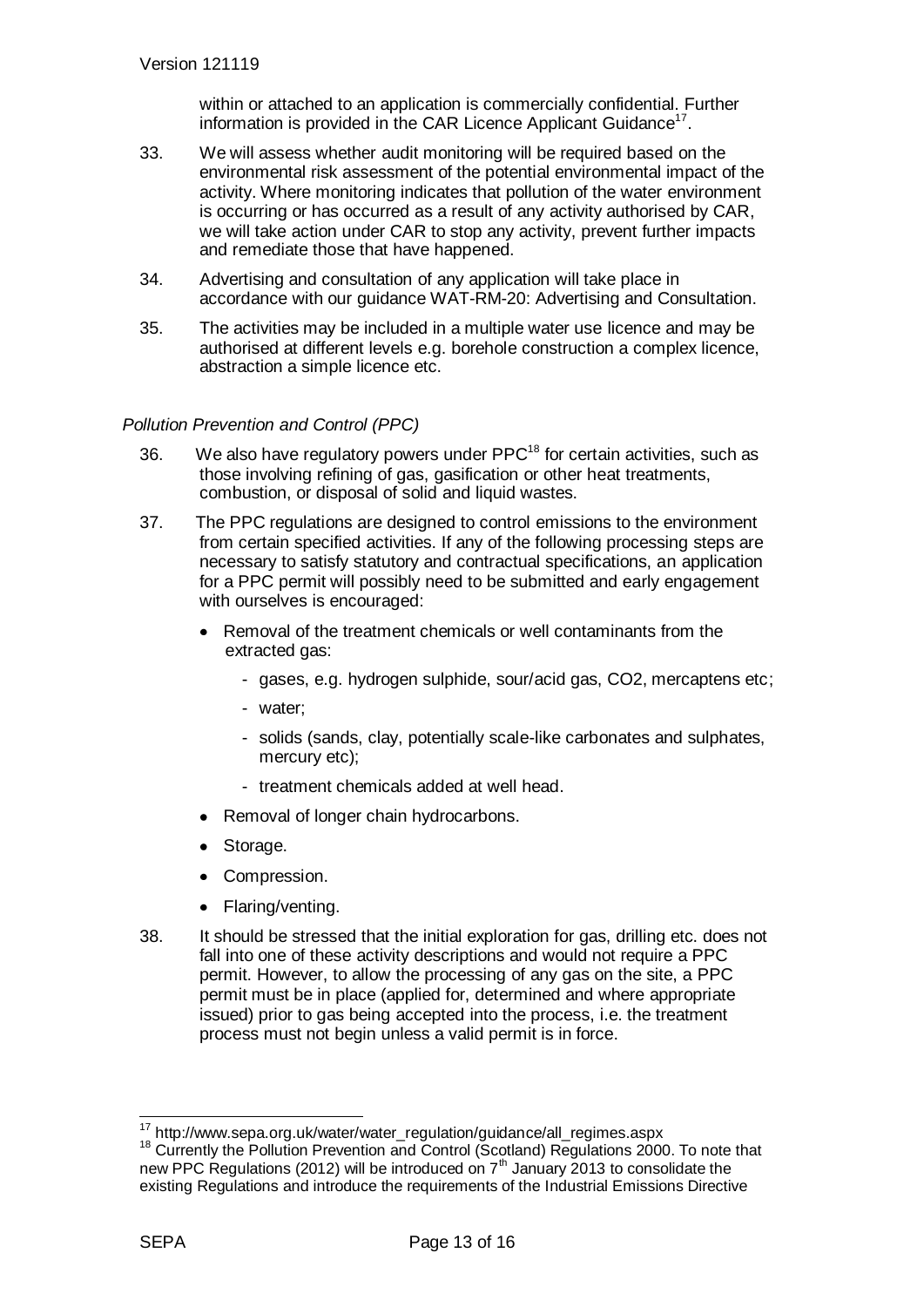39. On consideration of a PPC permit for an installation it may be necessary to consider existing and future drilling operations, if located on the same site, as directly associated activities. This would mean controls relating to the drilling operations and any injections into groundwater may be included in the permit and will come into effect at the point gas processing commenced. The PPC permit will require the operator to monitor emissions to air / water / land from both point sources and fugitive emissions within the permit boundary.

#### <span id="page-13-0"></span>*The Control of Major Accident Hazards Regulations 1999 (COMAH)<sup>19</sup>*

40. Whilst on site storage of large volumes of gas is unlikely, operators should bear in mind that COMAH may apply.

#### <span id="page-13-1"></span>*Planning*

- 41. We are a statutory consultee for certain applications as set out within The Town and Country Planning (Development Management Procedure) (Scotland) Regulations  $2008^{20}$ .
- 42. Town and Country planning legislation defines within Scotland a) what constitutes development,
	- b) what development does not require a planning application (permitted development) and
	- c) what forms of development require a planning application.
- 43. Under The Town and Country Planning (Scotland) Act 1997 $^{21}$  Section 28(1), as amended by The Planning etc. (Scotland) Act 2006, subject to certain provisions, "[...] 'development' means the carrying out of building, engineering, mining or other operations in, on, over or under land [...]". It is our understanding that in Scotland drilling of onshore boreholes therefore constitutes 'development'.
- 44. Furthermore, it is our understanding is that the drilling of exploratory boreholes for the purposes of coal bed methane and shale gas exploration and appraisal fall outside permitted development Classes 53 and 54 within The Town and Country Planning (General Permitted Development) (Scotland) Order 1992<sup>22</sup>, as we consider that the material is "petroleum" as defined under the Petroleum Act 1998<sup>23</sup>, and hence these Classes do not apply due to exclusions Class 53 (2) (a) and Class 54 (2) (a).

 $\overline{1}$ <sup>19</sup> The Control of Major Accident Hazards Regulations 1999

<sup>20</sup> http://www.legislation.gov.uk/ssi/2008/432/contents/made

<sup>21</sup> http://www.legislation.gov.uk/ukpga/1997/8/contents

<sup>22</sup> http://www.legislation.gov.uk/uksi/1992/223/contents/made

<sup>23</sup> http://www.legislation.gov.uk/ukpga/1998/17/contents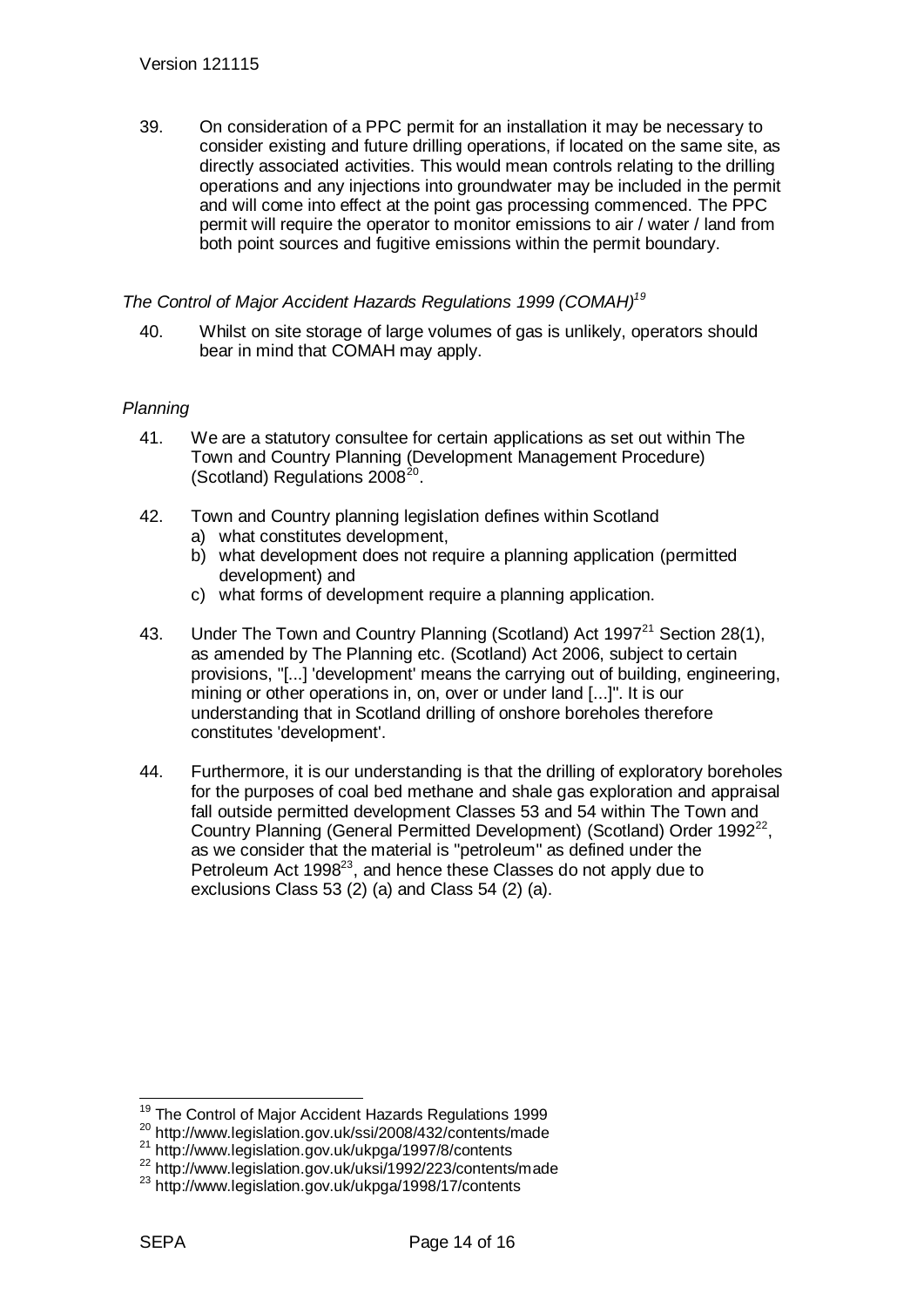#### <span id="page-14-0"></span>*Environmental Impact Assessment Directive (EIA)*

- 45. The European Commission has published guidance on the applicability of the EIA Directive to projects related to the exploration and exploitation of unconventional hydrocarbon, including on the interpretation of relevant project categories in Annex I and II of the Directive. Where proposals concern development under the Town and Country Planning (Scotland) Act 1997, the corresponding reference is to Schedules 1 and 2 of The Town and Country Planning (Environmental Impact Assessment) (Scotland) Regulations 2011. Developments of a type listed in Schedule 1 to the 2011 Regulations will always require EIA. Development of a type listed in column 1 of Schedule 2 which:
	- a) is located wholly or in part in a 'sensitive area' as defined by those regulations; or
	- b) meets one of the relevant criteria or exceeds one of the relevant thresholds listed in the second column of the table in Schedule 2;

must be subject to case by case screening by the relevant planning authority to determine whether an EIA will be required. Further guidance on EIA procedures is contained in the Scottish Government's planning Circular 3/2011. <http://www.scotland.gov.uk/Publications/2011/06/01084419/0>

## <span id="page-14-1"></span>*Environmental Liability (Scotland) Regulations 2009 (ELR)*

46. The Environmental Liability (Scotland) Regulations 2009 (ELR) place operators of a wide range of activities (e.g. activities requiring a licence under CAR or a PPC permit) under obligations to take preventive measures where there is an imminent threat of environmental damage and to take remedial measures where their activities have caused environmental damage. Activities associated with unconventional gas extraction are likely to come within the scope of ELR. Operators must notify SEPA if they have caused land or water damage or if there is an imminent threat of such damage. Scottish Natural Heritage (SNH) (or Marine Scotland for the marine environment) should be notified in cases where the damage is likely to affect protected species and natural habitats. Further information on this subject is available on our website. [\(http://www.sepa.org.uk/land/land\\_regulation.aspx](http://www.sepa.org.uk/land/land_regulation.aspx))

#### <span id="page-14-2"></span>*The Management of Extractive Waste (Scotland) Regulations 2010*

47. The production of "flow-back" fluid from hydraulic fracturing is a mining waste activity. These activities will be controlled through planning permission for the site through an agreed waste management plan. Operators will need to have a waste management plan in place, and be able to demonstrate to planning authorities how they will store and dispose of wastes safely without causing pollution to the environment. This may include a requirement to have a CAR authorisation for any discharge of any pollutants to the water environment. The storage of waste from "prospecting" may not be covered as a mining waste activity. In such cases, the storage of waste at the site of production, prior to onward transfer for recovery or disposal is automatically covered by a Paragraph 41 Waste Management Licence Exemption, which does not need to be registered.